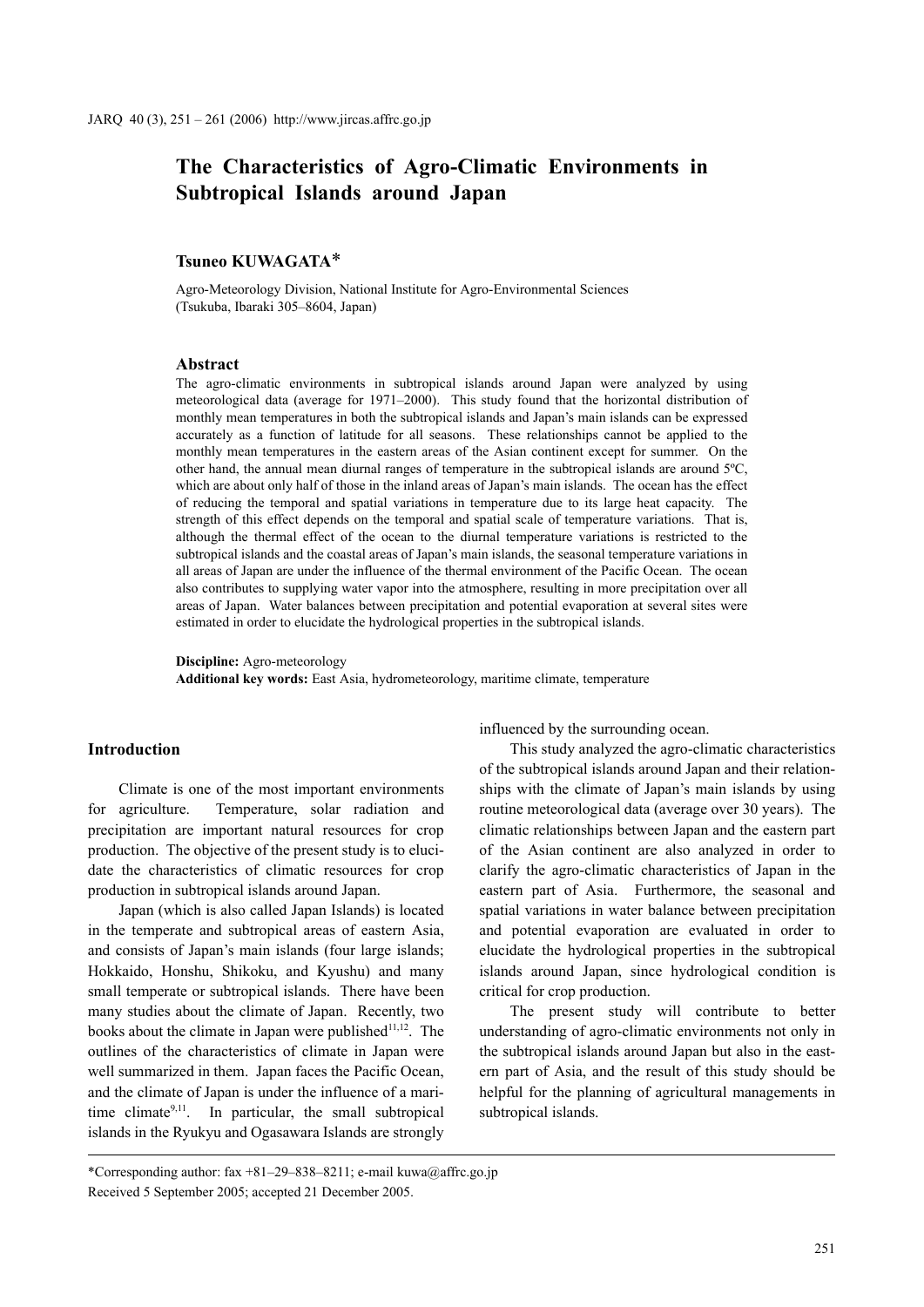T. Kuwagata

## **Materials and methods**

Figure 1 shows the map of the temperate and subtropical areas around Japan, together with the eastern part of the Asian continent. The routine meteorological data (normal values for the period 1971 to 2000) of the Japan Meteorological Agency (JMA) were used. There are 154 meteorological stations whose altitudes do not exceed

1,000 m MSL (mean sea level). According to the geographical features of each site, the meteorological stations are divided into 3 categories; coastal area (= coast, 93 stations), inland area (= inland, 38 stations) and island (23 stations). All the stations which belong to the coastal and inland area categories are located in Japan's main islands. The meteorological stations located in the bottom of a basin were classified in the inland area cate-





**Fig. 1. The maps of the temperate and subtropical areas around Japan, together with the eastern part of the Asian continent** A: The whole area. B: The area of the Ryukyu Islands.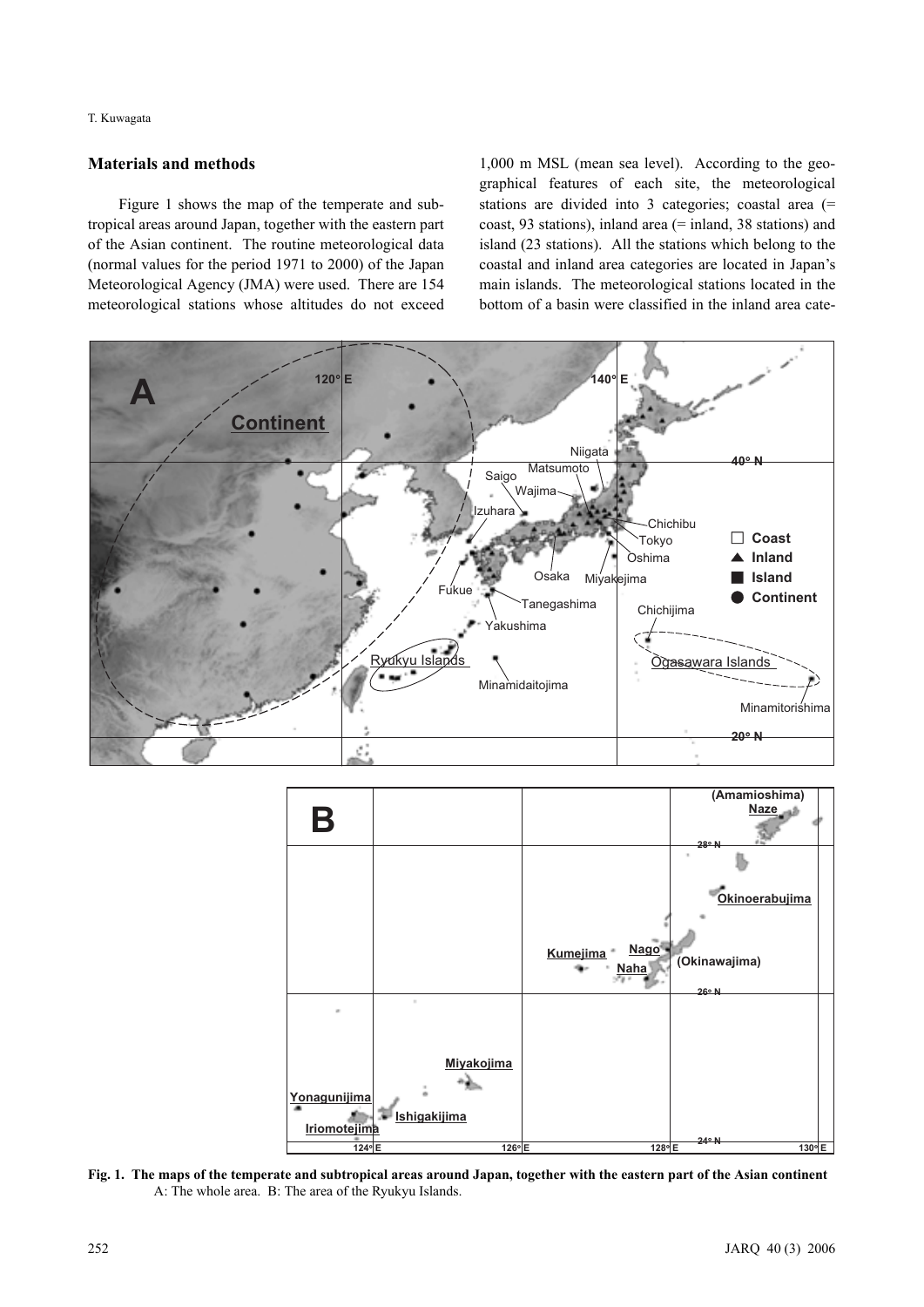gory, and the stations located more than 15 km inland from the coastline were also classified in the same category. The stations in the coastal area category are located within 15 km from the coastline. On the other hand, all the stations in the island category are located in small temperate or subtropical islands. There are 7 meteorological stations in the Ryukyu Islands and 2 stations in the Ogasawara Islands.

The meteorological data in China (temperature and precipitation; normal values for the period 1961 to 1990, and relative humidity; normal values for the period 1961 to 1979) were also used in order to clarify the difference in climate between the maritime areas around Japan and the eastern Asian continent. Seventeen meteorological stations in China with altitudes under 600 m MSL were selected. These data were downloaded from the NOAA National Climate Data Center website (http:// www.ncdc.noaa.gov/oa/ncdc.html). In the present study, the characteristics of temperature, precipitation and humidity in both Japan and China were analyzed.

Since the value of temperature depends on the altitude of each meteorological station, the sea level temperatures were calculated from observed temperatures by using the lapse rate of 5 K  $km^{-1}$ . The sea level temperature for each meteorological station was used in the analysis of spatial variation in temperature (Figs. 2 to 4). It should be noted that all data used in the present study are averaged for 30 years, except for the relative humidity data in China.

## **Results and discussion**

#### **1. Temperature**

#### (1) Latitudinal distribution of temperature

Figure 2 shows the latitudinal distribution of the monthly mean (sea level) temperatures observed at the meteorological stations both in Japan and China for each season. As can be seen in Fig. 2, the north-south difference in temperature is very large in winter, reaching about 30ºC between 24 and 45ºN. In summer, this value



**Fig. 2. The latitudinal distributions of the monthly mean (sea level) temperature** Coast: The coastal area of Japan's main islands, Inland: The inland area of Japan's main islands, Island: Small islands around Japan, Continent: Areas in China. Solid lines: The regression lines for the meteorological stations in Japan obtained by the least-square method.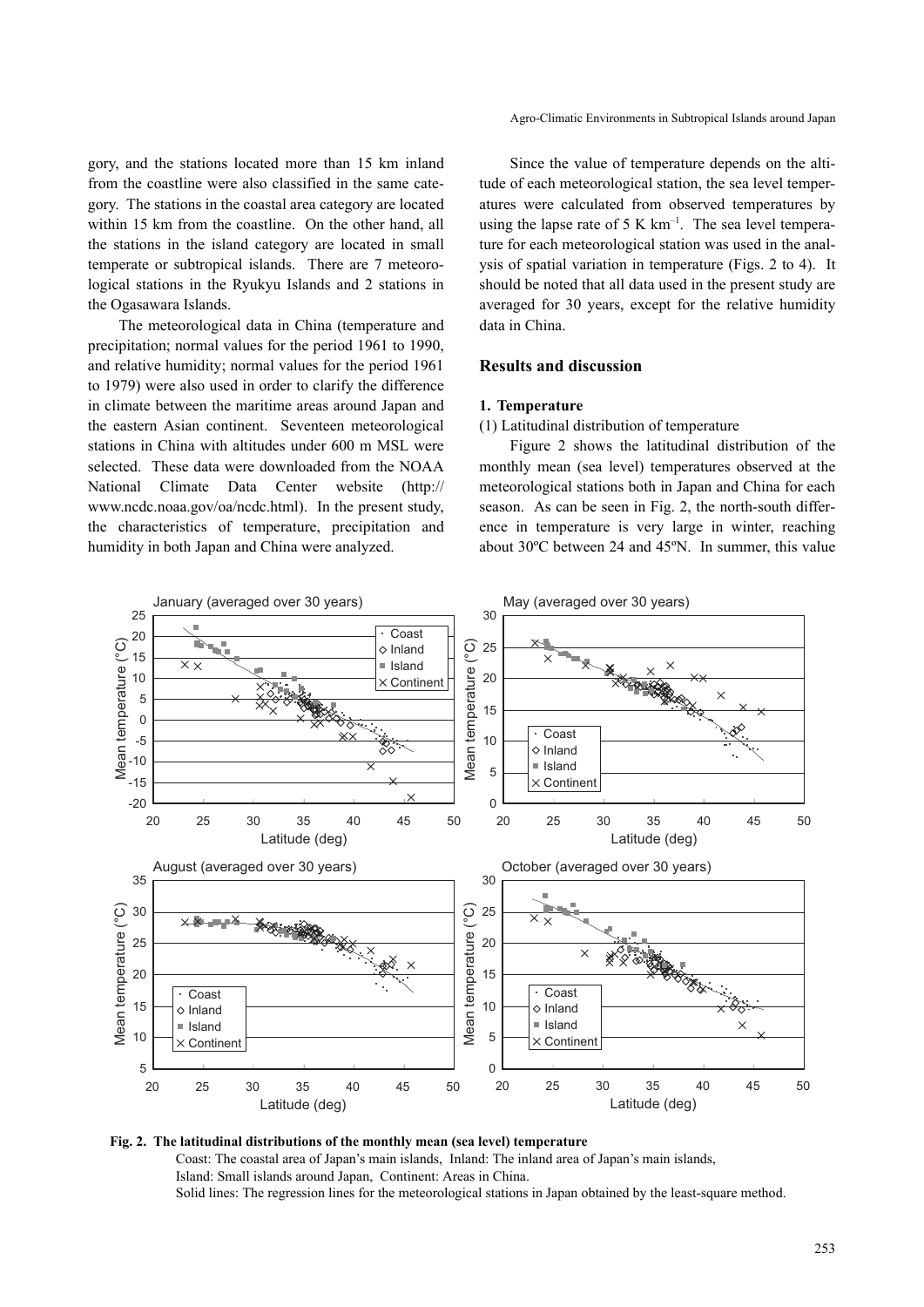#### T. Kuwagata

became smaller, being only 10ºC between 24 and 45ºN. The monthly mean temperatures in the subtropical islands around Japan are almost the same as those in the southern part of Japan's main islands in summer.

For all seasons, there is little difference in temperature among the stations in the same latitude zone, except for the stations in China. That is, the horizontal distribution of monthly mean temperatures in both the subtropical islands and Japan's main islands can be expressed accurately as a function of latitude. This result suggests that the monthly mean temperatures in the whole of Japan are under the influence of the maritime climate of the Pacific Ocean.

There is a different trend in the monthly mean temperatures between Japan and China (the eastern area of the Asian continent). That is, the monthly mean temperatures in China are considerably lower than those in Japan during winter (January), and a similar trend can be found also in autumn (October). In summer (August), however, the monthly mean temperatures in China reach the same levels as those in Japan. On the other hand, in spring (May), the northern parts of China become warmer than those of Japan.

Figure 3A shows the latitudinal distribution of the annual mean temperature. The north-south temperature difference in Japan is about 20ºC between 24 and 45ºN. There is a somewhat different trend, even in the annual mean temperature, between Japan and China. The annual range of the monthly mean temperature is defined as the difference between maximum and minimum values of the monthly mean temperature. The annual ranges of the monthly mean temperatures in Japan are smaller than those in China (Fig. 3B). This is primarily due to lower temperatures in China during winter. Finally, the regression lines for the monthly (or annual) mean temperatures in Japan obtained by the least-square method are summarized in Table 1.

Typical examples of seasonal variations in (monthly mean) daily maximum and minimum temperatures in both the coastal areas of Japan's main islands and the subtropical islands are shown in Fig. 4. As shown in Fig. 2, there are large temperature differences between Japan's main islands and the subtropical islands during winter. These differences become smaller during the warm seasons, and no significant temperature differences between the two areas can be found in summer.



**Fig. 3. The latitudinal distributions of the annual mean (sea level) temperature (A) and annual ranges of the monthly mean temperature (B)**

**Table 1. The regression lines for the mean temperatures in Japan obtained by the least-square method (average for 1971–2000)**

|                | January      | May          | August       | October    | Annual mean  |
|----------------|--------------|--------------|--------------|------------|--------------|
| $A_0$          | 98.65        | 69.77        | 23.87        | 13.63      | 49.59        |
| $\mathbf{A}$   | $-5.288$     | $-3.531$     | $-0.066$     | 2.218      | $-1.378$     |
| A <sub>2</sub> | 0.10564      | 0.09538      | 0.02277      | $-0.09219$ | 0.01969      |
| $A_{3}$        | $-0.0008891$ | $-0.0010515$ | $-0.0005326$ | 0.0009123  | $-0.0002385$ |

 $T = A_0 + A_1 Y + A_2 Y^2 + A_3 Y^3$ , *T*: Temperature (°C), *Y*: Latitude (deg).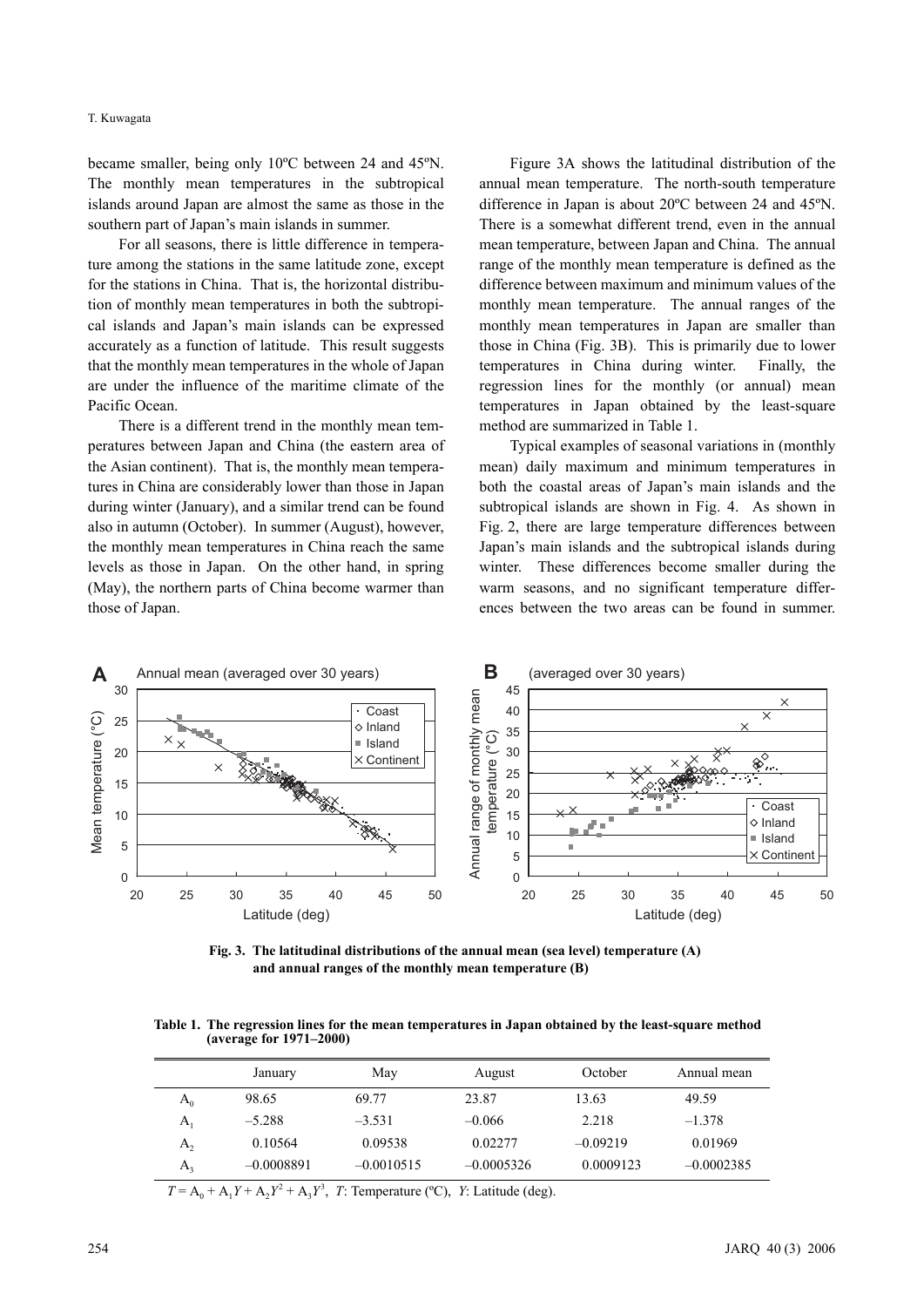Agro-Climatic Environments in Subtropical Islands around Japan

Another important result is that the summertime daily minimum temperatures in Japan's main islands are somewhat lower than those in the subtropical islands but that the summertime daily maximum temperature in Japan's main islands is almost the same as that in the subtropical islands (daily maximum temperature at Osaka is higher than those at Naha and Ishigakijima during summer). This is due to a smaller diurnal temperature range in the subtropical islands, which will be discussed in the next section (see Fig. 5).

#### (2) Diurnal ranges of temperature

Figure 5 shows the latitudinal distribution of the annual mean diurnal ranges of temperature in Japan and

China. The diurnal range of temperature  $\Delta T_{\rm D}$  is defined as the difference between the daily maximum and minimum temperatures. The annual mean diurnal ranges of temperature are 8–12ºC in the inland areas of Japan's main islands, 5–10ºC in the coastal areas of Japan's main islands, and 4–8ºC in the temperate and subtropical small islands. On the other hand, the annual mean values of  $\Delta T$ <sub>D</sub> in China (the eastern area of the Asian continent) are 7–12ºC, which are roughly the same as those in the inland areas of Japan.

The annual mean values of  $\Delta T$ <sub>D</sub> in the subtropical islands are only 4–6ºC, which are about half of those in the inland area of Japan. On the other hand, larger values of  $\Delta T$ <sub>D</sub> over 10<sup>o</sup>C are found in the inland areas of Japan





 $\cdot \rightarrow \cdot$ : Wajima,  $\rightarrow \cdot$ : Niigata,  $\cdot \rightarrow \cdot$ : Tokyo,

 $\bullet$ : Osaka; the coastal area of Japan's main islands,

 $\leftarrow -\leftarrow -\frac{1}{2}$ : Ishigakijima; the Ryukyu Islands.



**Fig. 5. The latitudinal distributions of the annual mean diurnal ranges of temperature**





**maximum (A) and minimum (B) temperatures Fig. 6. The relationships in the annual mean diurnal ranges** of temperature  $(\Delta T_{\text{D}})_{\text{mean}}$  and the annual range in **(monthly mean) diurnal ranges of temperature**  $(\Delta T_{\rm D})_{\rm max} - (\Delta T_{\rm D})_{\rm min}$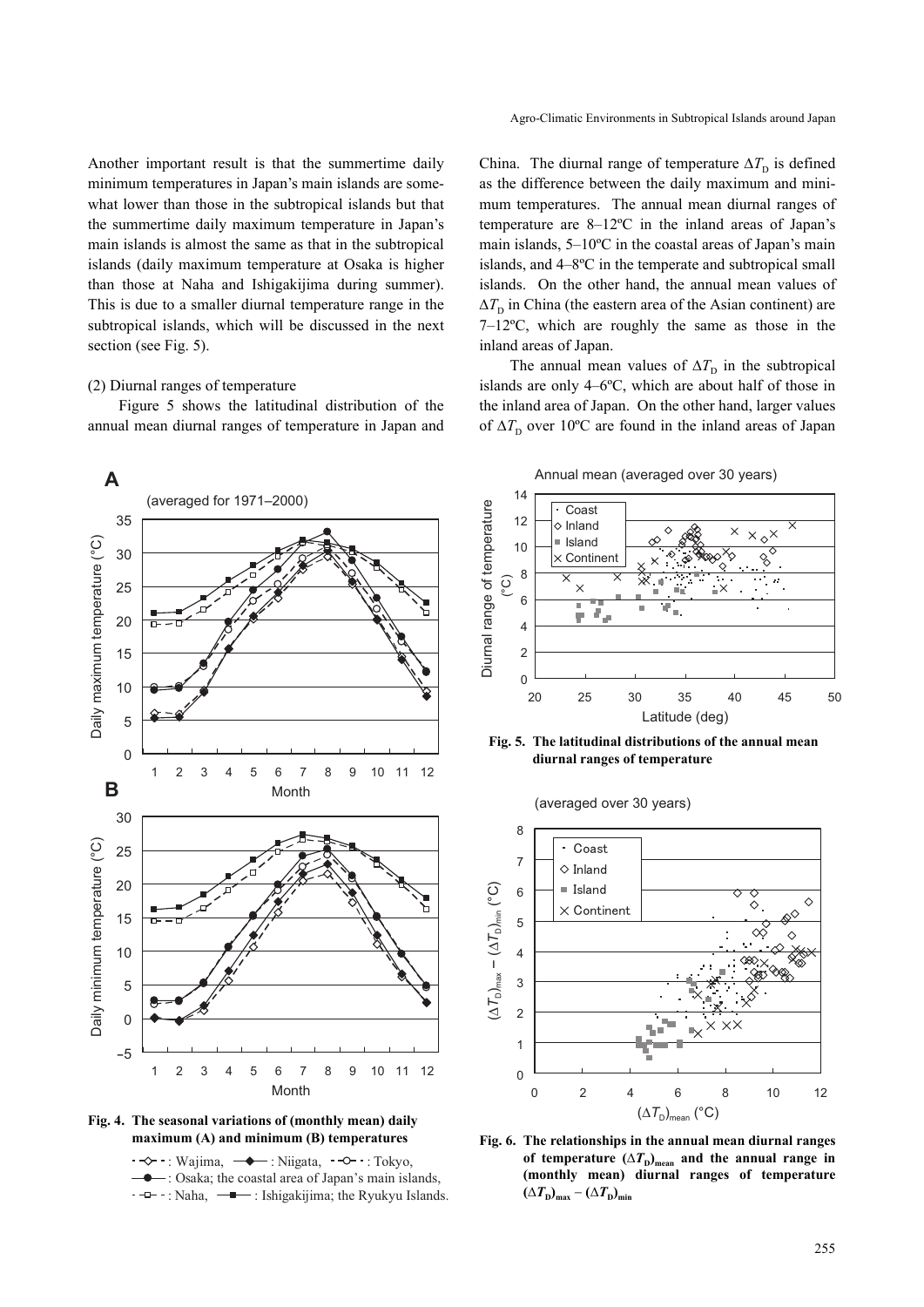and in the eastern area of the Asian continent. These results suggest that the diurnal ranges of temperature in the subtropical small islands are strongly suppressed by the thermal effect of the surrounding ocean.

The annual range in (monthly mean) diurnal range of temperature is defined as  $(\Delta T_{\rm D})_{\rm max} - (\Delta T_{\rm D})_{\rm min}$ , where  $(\Delta T_{\rm D})_{\rm max}$  is the maximum value of monthly mean diurnal range of temperature and  $(\Delta T_{\rm D})_{\rm min}$  is the minimum value of monthly mean diurnal range of temperature. Figure 6 shows the relationship between the annual mean diurnal ranges of temperature  $(\Delta T_{\rm D})_{\rm mean}$  and the annual range in diurnal range of temperature  $(\Delta T_{\rm D})_{\rm max} - (\Delta T_{\rm D})_{\rm min}$ . There is positive correlation between  $(\Delta T_{\rm D})_{\rm mean}$  and  $(\Delta T_{\rm D})_{\rm max}$  −  $(\Delta T_{\rm D})_{\rm min}$ .

Typical examples of the seasonal variation of the monthly mean  $\Delta T$ <sup>D</sup> for each category in Japan are shown in Fig. 7. The inland areas of Japan (Chichibu and Matsumoto) have considerably larger seasonal variation, and the value of  $\Delta T$ <sub>D</sub> becomes smaller during summer. The seasonal variation of  $\Delta T$ <sub>D</sub> is also found in the coastal areas of Japan (Tokyo and Osaka), which have two maximum peaks of  $\Delta T$ <sub>D</sub> in spring and autumn. However, there is no seasonal variation of  $\Delta T$ <sub>D</sub> in the subtropical small islands (Naha and Ishigakijima).

As can be seen in Figs. 5 and 6, the temperate small islands tend to have somewhat larger values of both  $(\Delta T_{\rm D})_{\rm mean}$  and  $(\Delta T_{\rm D})_{\rm max} - (\Delta T_{\rm D})_{\rm min}$  than those in the subtropical islands. The seasonal variations of the monthly mean  $\Delta T$ <sup>D</sup> in the 6 temperate small islands are shown in Fig. 8. The seasonal variation of diurnal ranges of temperature is clear except in Tanegashima and Miyakejima. It should be noted that these temperate islands are located near Japan's main islands. There is a possibility that temperatures in these islands are affected by Japan's main islands.

(3) Thermal effect of the Pacific Ocean on temperature

The ocean has the effect of reducing the temporal and spatial variation of temperature, due to its large heat capacity. The details of this mechanism are explained as follows.

Air temperature near the earth's surface is determined by the energy exchange between air and the earth's surface. As the earth's surface temperature is heated by solar radiation, air temperature becomes higher. On the other hand, heat capacity of the ocean is considerably larger than that of the land, due primarily to the large heat capacity and high heat conductivity of water. Since the larger heat capacity of the ocean suppresses changes in the sea's surface temperature, the temporal and spatial variation of air temperature over the ocean becomes smaller than that over the land.

Air temperature over the land surface is also affected by that over the ocean, through the horizontal



**Fig. 7. The seasonal variations of the monthly mean diurnal range of temperature**

 $\rightarrow$ : Wajima,  $\rightarrow$ : Osaka; the coastal area of  $\overline{-0}$ : Chichibu,  $\overline{-0}$ : Matsumoto; the inland  $\overline{\phantom{a}}$ : Naha,  $\overline{\phantom{a}}$ : Ishigakijima; the Ryukyu Japan's main islands. area of Japan's main islands.

Islands.



**Fig. 8. The seasonal variations of the monthly mean diurnal range of temperature in the temperate islands**

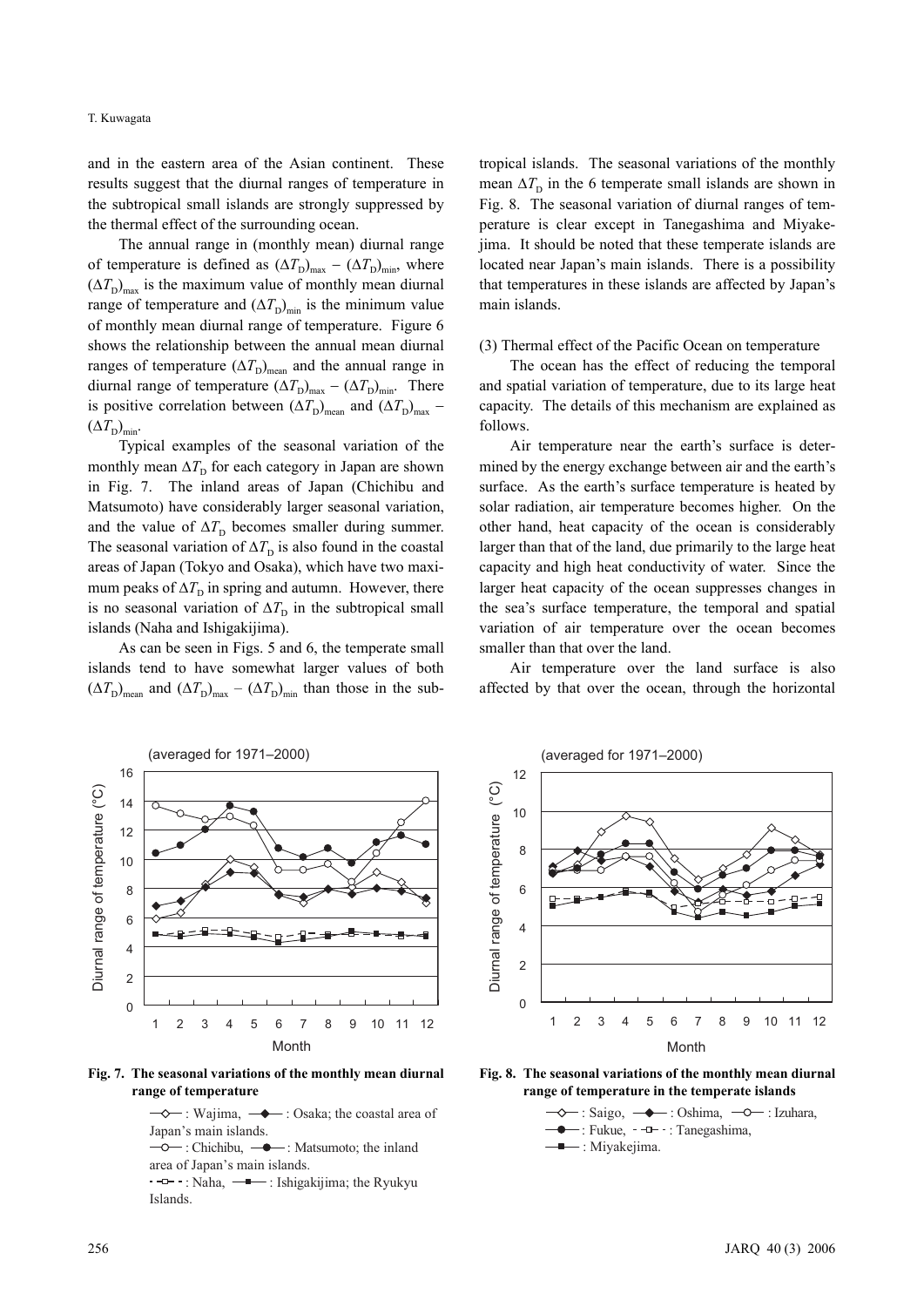atmospheric heat advection from the ocean. The strength of the horizontal heat advection depends on not only the horizontal scale of land area, but also the time scale of temperature variations. That is, as shown in the previous section, the thermal effect of the ocean to the diurnal (air) temperature variations is restricted in the subtropical small islands and the coastal areas (within about 50 km from the coastline), but the seasonal temperature variations in the whole of Japan (which includes the inland areas 100–200 km from the coastline) are influenced by the thermal environment of the Pacific Ocean. This is the reason why the horizontal distribution of monthly mean temperatures in both the subtropical islands of Japan and Japan's main islands can be expressed accurately as a function of latitude, in spite of the difference in the diurnal ranges of temperature between the two areas.

## **2. Precipitation**

Figure 9 shows the latitudinal distribution of the annual precipitation observed at the meteorological stations in both Japan and China (averaged over 30 years). The characteristics of the annual precipitation are summarized as follows:

- ① The annual precipitation in Japan is greater than that in China. There is greater precipitation over the temperate and subtropical areas around Japan than the eastern area of the Asian continent.
- ② There is large variability in annual precipitation among the sites in Japan's main islands, but their variability is smaller in the Ryukyu Islands (also in the Ogasawara Islands).

The first characteristic is typical of a maritime climate. That is, the ocean contributes to supplying water vapor into the atmosphere, resulting in more precipitation over the temperate and subtropical areas around Japan.

Concerning the second characteristic, the geographical effect of mountains is significant. Japan's main islands have complex terrain, including many steep mountains with altitudes of 1,000 to 3,000 m MSL. The terrain-forced flow and thermally induced flow over complex terrains induce the development of clouds and increase precipitation<sup> $1,7$ </sup>. Since these geographical effects act on individual small areas over a complex terrain, the horizontal variability of precipitation becomes larger in Japan's main islands. On the other hand, there are no steep mountains with altitudes of over 1,000 m MSL in the subtropical islands around Japan. Exceptionally, a large amount of precipitation is observed in Yakushima which is a small island in Japan (see Fig. 9), because there are several steep mountains with altitudes of around 2,000 m MSL in Yakushima.

Figure 10 shows the seasonal variations of the

Agro-Climatic Environments in Subtropical Islands around Japan

Annual total (averaged over 30 years)



**Fig. 9. The latitudinal distribution of the annual precipitation**



**Fig. 10. The seasonal variations of the monthly precipitation in the subtropical islands**



monthly precipitation in the 6 subtropical islands (averaged over 30 years). These six islands are part of the Ryukyu Islands. There is no significant difference in the seasonal variations among all the islands, and the values of monthly precipitation are always over 100 mm, with two maximum peaks of precipitation in May and August. The first peak corresponds to the rainy season due to the *Bai-u* front and the second one is attributed to heavy rain carried by typhoons. There are two local minimum values in July and December.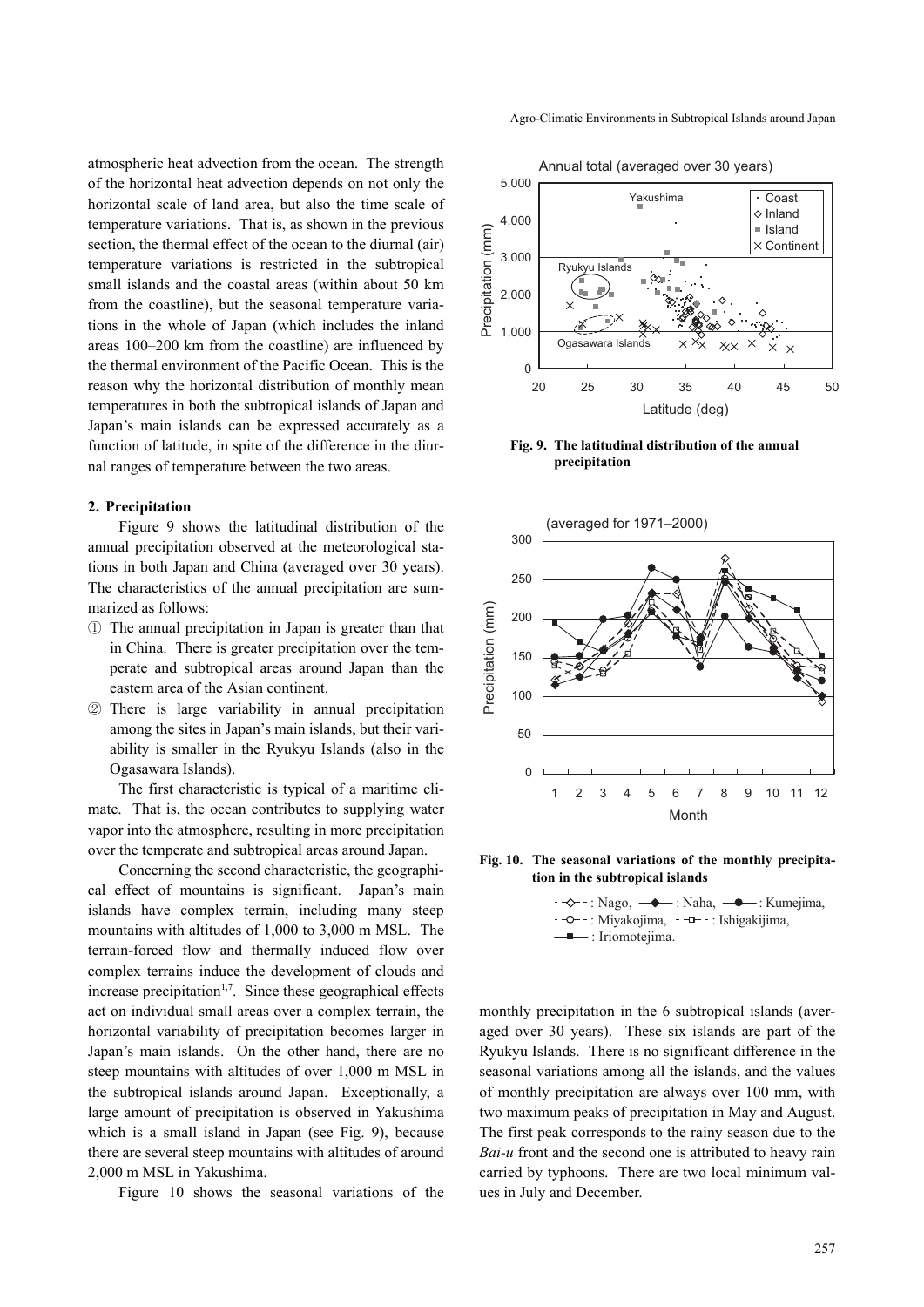

**Fig. 11. The latitudinal distribution of the annual solar radiation** 



**Fig. 12. The seasonal variations of the rate of sunshine** duration  $N/N_0$  (A) and the monthly mean solar **radiation (B)**

*N* : The monthly sunshine duration,

 $N_0$ : The possible monthly sunshine duration.

 $\cdot \rightarrow \cdot$ : Wajima,  $\rightarrow \cdot$ : Niigata,  $\cdot \rightarrow \cdot$ : Tokyo,  $-$ : Osaka,  $-$  : Naha,  $-$  : Ishigakijima.

#### **3. Solar radiation**

Solar radiation is one of the most important factors for crop production, and it is also related to the hydrological properties. Figure 11 shows the latitudinal distribution of the annual solar radiation observed at the meteorological stations in Japan (averaged over 30 years). It should be noted that there are only 67 sites where solar radiation was observed. Annual solar radiation *S* increases with decreasing latitude, resulting in larger values of *S* in the subtropical islands. This is the general trend which can be easily understood.

Next, the seasonal variations in sunshine duration and solar radiation in both Japan's main islands and the subtropical islands are examined. Figure 12A shows typical examples of the seasonal variations in the rate of sunshine duration  $N/N_0$  in the coastal areas of Japan's main islands (Wajima, Niigata, Tokyo, and Osaka) and the subtropical islands of the Ryukyu Islands (Naha and Ishigakijima). Here, *N* is the monthly sunshine duration, and  $N_0$  is the possible monthly sunshine duration, respectively. The values of  $N/N_0$  in the Ryukyu Islands are very small during winter, which are the same level as those in the Sea of Japan side of Japan's main islands (Wajima and Niigata). On the other hand, the values of  $N/N_0$  in the Ryukyu Islands are very large during summer, attaining around 0.6 in July. In the Ryukyu Islands, cloudy days continue during winter due to the northeasterly moist seasonal wind, but there are many sunny days during summer.

The seasonal variations of monthly mean solar radiation *S* for the same sites are shown in Fig. 12B. The values of *S* in the Ryukyu Islands are not very small during winter, in spite of smaller  $N/N_0$ . On the other hand, the values of *S* in Japan's main islands become smaller in winter, since the solar radiation in higher latitude zones is lower even in the sunny weather conditions during winter. In the Ryukyu Islands, *S* becomes largest in July, and its values are 1.2 to 1.3 times those of Japan's main islands.

#### **4. Relative humidity**

Figure 13 shows the latitudinal distribution of the annual mean relative humidity *RH* in both Japan and China. The annual mean values of *RH* in the temperate areas of Japan are greater than 70%, except for several sites in the 32–38ºN zone of Japan's main islands. The lower *RH* values (below 70%) at these sites are attributed to the existence of a relatively dry season with little precipitation. On the other hand, the annual mean *RH* in the subtropical islands are greater than 74%; no dry season can be found in these areas. There is a somewhat different trend in the annual mean *RH* between Japan and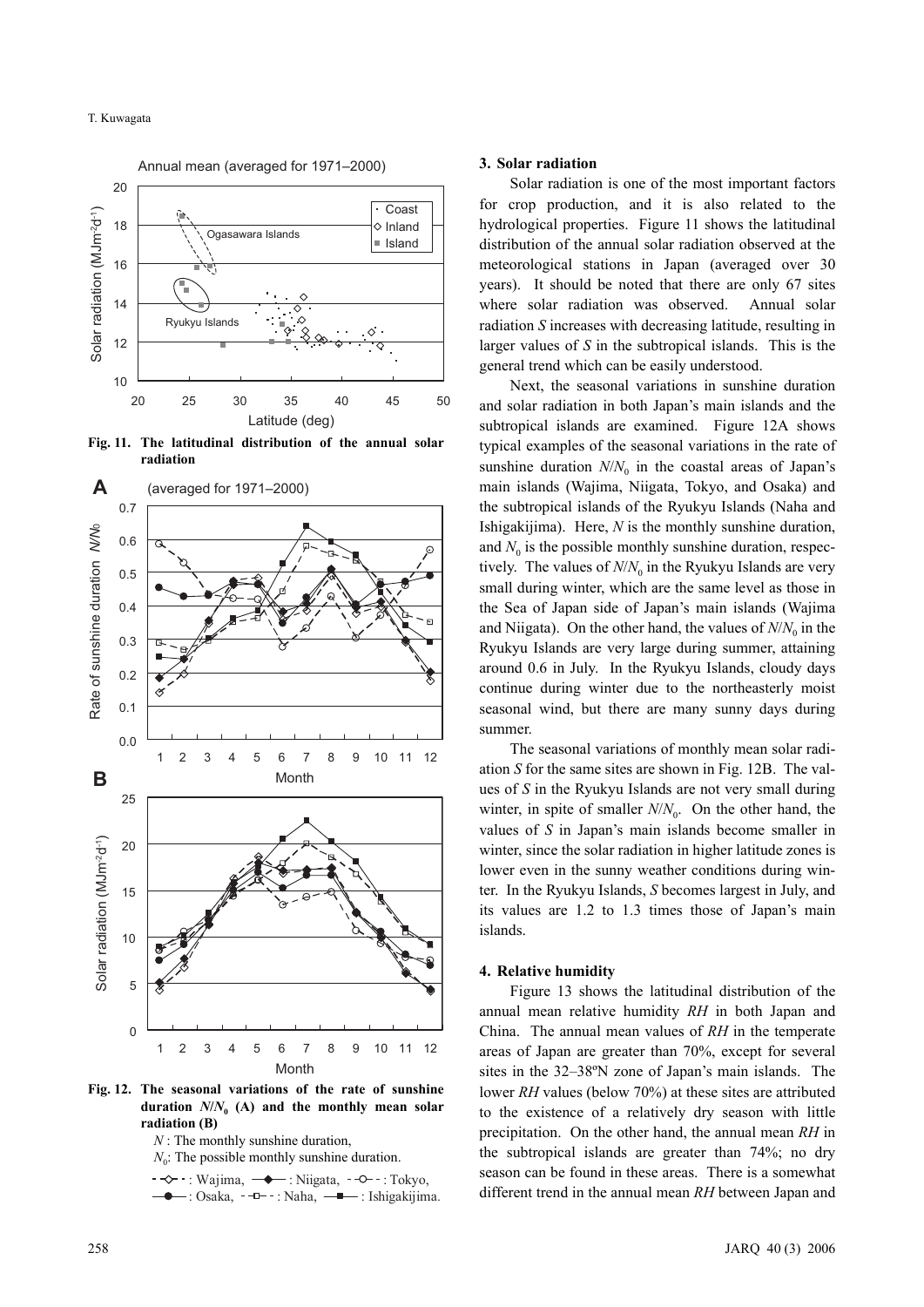

**Fig. 13. The latitudinal distribution of the annual mean relative humidity** 

Continent: Averaged for 1961–1979. Other categories: Averaged for 1971–2000.

China. That is, *RH* values in the northern part of China (> 33ºN) are lower than those in Japan, while *RH* values in the southern part of China are the same levels as those in Japan.

As shown in Fig. 13, the subtropical islands in Japan are characterized as having a humid climate with higher *RH*. Higher *RH* values in these areas must be caused by the water vapor supply from the surrounding ocean.

## **5. Hydrological characteristics of the subtropical islands**

(1) Calculation procedure of potential evaporation

In this section, the water balances between precipitation and potential evaporation at several meteorological stations were estimated in order to elucidate the hydrological properties in the subtropical islands around Japan. For estimating the water balance, I evaluated the potential evaporation  $E<sub>P</sub>$  and wetness index *WI* suggested by Kondo and  $Xu^{4,5}$ .  $E_p$  is defined as the evaporation from a saturated surface, such as a newly planted paddy field with dripping wet leaves, and it can be regarded as the upper limit of evapotranspiration from a crop field<sup>2,10</sup> (procedure for calculating  $E<sub>P</sub>$  is described in Xu et al. $^{10}$ ).

On the other hand,  $WI$  is defined as the ratio  $WI =$  $Pr/E<sub>p</sub>$  (*Pr*: precipitation). Climatic conditions can be classified into four categories by using monthly or annual values of *Pr* and  $E_p$  (*WI* > 1.0: humid climate,  $1.0 \geq W$ *I* > 0.3: semi-humid climate,  $0.3 \geq W I > 0.1$ : semi-arid climate,  $WI \leq 0.1$ : arid climate). If  $WI > 1.0$ , precipitation exceeds potential evaporation and runoff must occur. When  $W1 < 1.0$ , soil water content is less than its saturated value and a crop is subjected to water stress $5,10$ .

Agro-Climatic Environments in Subtropical Islands around Japan

The monthly mean data of wind speed, temperature, water vapor pressure, solar radiation, and atmospheric pressure (averaged for 30 years) were used to calculate the monthly values of  $E_p$  (in units of mm), and the annual value of  $E_{\rm P}$  was calculated as a sum of the monthly  $E_{\rm P}$ . The wind speed  $(u_{1m})$  at a height of 1 m above the ground was used for calculating  $E_p$ , and it was evaluated from the observed wind speed by using the following procedure: First, the wind speed  $(u_{100m})$  at a height of 100 m above the ground was calculated from the observed wind speed and aerodynamic roughness length  $(z_0)$  for each site<sup>3,6</sup> by assuming a logarithmic wind profile. Next, the value of  $u_{1m}$  was evaluated from  $u_{100m}$  by assuming  $z_0 = 0.005$  m. The downward long-wave radiation, which is also used for calculating  $E_{\rm P}$ , was estimated by using an empirical formula comprised of the monthly mean temperature, water vapor pressure, and solar radiation<sup>8</sup>.

(2) Annual water balance between precipitation and potential evaporation

The water balances were analyzed at the 7 sites in the subtropical islands and 4 sites in the coastal area of Japan's main islands. Table 2 summarizes the annual water balances at the 11 sites. The annual values of *WI* are greater than 1.0, except for the 2 sites in the Ogasawara Islands. These results suggest that the climatic condition in the Ryukyu Islands can be regarded as a humid climate and that the Ogasawara Islands (Chichijima and Minamitorishima) are classified as a semihumid climate. On the other hand, as shown in Table 2, it can be expected that most areas in Japan's main islands are classified as a humid climate. The annual values of *WI* in the Sea of Japan side (Wajima and Niigata) are larger than those in the Pacific Ocean side (Tokyo and Osaka).

(3) Seasonal variation of water balance between precipitation and potential evaporation

The seasonal variations of monthly water balances at the 4 sites are shown in Fig. 14. The characteristics of the water balance for each site are summarized as follows:

- ① The Sea of Japan side of Japan's main islands: In Wajima, *Pr* greatly exceeds  $E<sub>P</sub>$  (monthly  $W1 > 1.0$ ) from September to February. This contributes to larger annual *WI*. *Pr* is roughly the same as  $E<sub>p</sub>$  from April to August. A similar result was found in Niigata (not shown).
- ② The Pacific Ocean side of Japan's main islands: In Osaka, *Pr* is somewhat larger than  $E<sub>P</sub>$  (monthly  $W1$ ) 1.0) in June and September, and smaller than  $E_p$ (monthly  $W1 < 1.0$ ) in August. *Pr* is roughly the same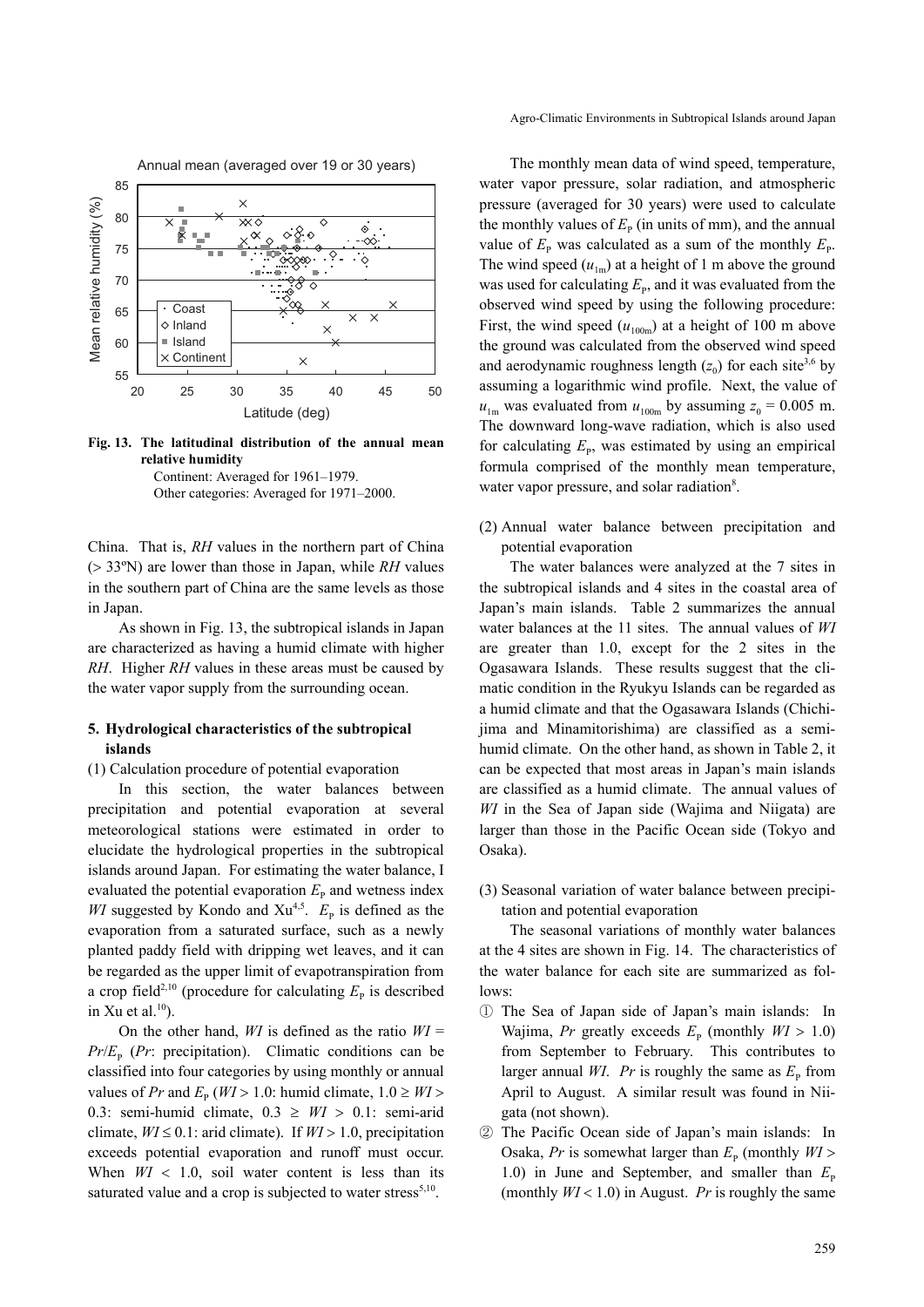| <b>Station</b>  | Category | Lat.<br>$({}^{\circ}{\rm N})$ | Lon.<br>$(^{\circ}E)$ | Elev.<br>(mMSL) | T<br>$(^{\circ}C)$ | $u_{1m}$<br>$(ms^{-1})$ | $\epsilon$<br>(hPa) | S<br>$(Wm^{-2})$ | Pr<br>(mm) | $E_{\rm p}$<br>(mm) | WI    |
|-----------------|----------|-------------------------------|-----------------------|-----------------|--------------------|-------------------------|---------------------|------------------|------------|---------------------|-------|
| Wajima          | Coast    | 37.39                         | 136.90                | 5.2             | 13.2               | 2.4                     | 13.2                | 137              | 2,157      | 951                 | 2.267 |
| Niigata         | Coast    | 37.91                         | 139.05                | 1.9             | 13.5               | 3.0                     | 12.9                | 137              | 1,776      | 1,099               | 1.617 |
| Tokyo           | Coast    | 35.69                         | 139.76                | 6.1             | 15.9               | 1.9                     | 13.3                | 134              | 1,467      | 1,101               | 1.332 |
| Osaka           | Coast    | 34.68                         | 135.52                | 23.0            | 16.5               | 2.1                     | 13.8                | 142              | 1,306      | 1,222               | 1.069 |
| Naze            | Island   | 28.38                         | 129.50                | 2.8             | 21.5               | 1.9                     | 20.1                | 137              | 2,914      | 1,193               | 2.443 |
| Naha            | Island   | 26.20                         | 127.69                | 28.1            | 22.7               | 3.4                     | 21.9                | 161              | 2,037      | 1,552               | 1.312 |
| Miyakojima      | Island   | 24.79                         | 125.28                | 39.9            | 23.3               | 3.7                     | 23.4                | 169              | 2,019      | 1,606               | 1.258 |
| Ishigakijima    | Island   | 24.33                         | 124.16                | 5.7             | 24.0               | 3.2                     | 23.8                | 174              | 2,061      | 1,645               | 1.253 |
| Minamidaitojima | Island   | 25.83                         | 131.23                | 15.3            | 23.1               | 2.9                     | 22.8                | 183              | 1,650      | 1,586               | 1.040 |
| Chichijima      | Island   | 27.08                         | 142.18                | 2.7             | 23.0               | 2.4                     | 22.7                | 184              | 1,277      | 1,505               | 0.848 |
| Minamitorishima | Island   | 24.30                         | 153.97                | 8.3             | 25.4               | 3.9                     | 25.1                | 214              | 1,078      | 2,057               | 0.524 |

**Table 2. The annual water balances at the 11 sites (average for 1971–2000)**

Lat.: Latitude, Lon.: Longitude, Elev.: Elevation above the mean surface level, *T*: Temperature,  $u_{1m}$ : Wind speed at a height of 1 m above the ground, *e*: Water vapor pressure, *S*: Solar radiation, *Pr*: Annual precipitation, *E*<sub>P</sub>: Annual potential evaporation,  $WI = Pr/E<sub>P</sub>$ . Coast: The coastal area of Japan's main islands, Island: Small islands around Japan.



Fig. 14. The seasonal variations of the monthly water balances between precipitation  $Pr$  and potential evaporation  $E_p$